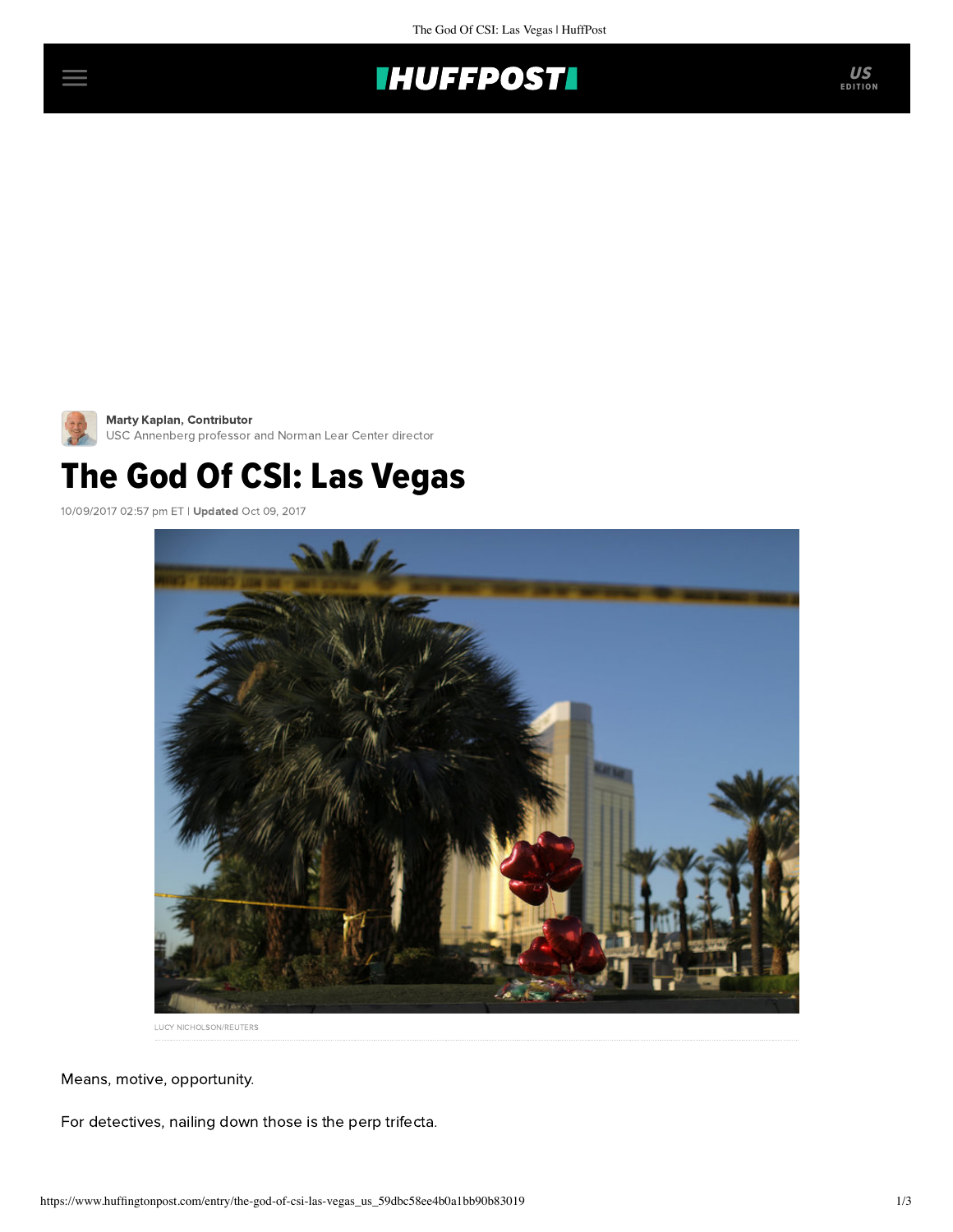## The God Of CSI: Las Vegas | HuffPost

In Las Vegas, the forensic postmortem on the deadliest mass shooting in modern American history stands at two out of three. Means? Check. Opportunity? Check. But unless new evidence turns up, the killer's motive is a black box.

A missing motive is worse than frustrating. It disrupts the moral order. When humans act, in Coleridge's phrase, with "motiveless malignity," our wisdom traditions, the stories we typically soothe ourselves with, are disturbingly ineffectual. Not knowing why the cipher on the 32nd floor did what he did, not knowing why God did what God did, upends our beliefs about luck, meaning, evil, justice — the stuff of life and death.

"What the detective story is about," said P.D. James, the queen of crime fiction, "is not murder but the restoration of order."

Las Vegas was, devastatingly, not fiction, but it was and is a detective story. It came to us labeled as news, but we experienced it as narrative. It was visual, visceral, violent and shamefully riveting. It also illustrates James' aphorism: The murderer may be dead, but absent a motive, we're stuck in a random cosmos, where horrors like this can happen to anyone.

## Why did he do it?

Was he a psychopath, driven by demons, severed from reality? No one who knew him saw it coming. If he could snap like that, who's next?

Was it for fame? Revenge? Was he abused? Or was it political? Did he hate us for our freedom? He left no note, no manifesto, no trail of terror — no reason, until his blaze of barbarity, for us to call him Other instead of Brother.

Or did he do it, like a madman out of Dostoevsky, to demonstrate that God is dead?

"I was agnostic going into that concert," Taylor Benge, 21, his and his sister's clothes covered in other people's blood, told CNN, "and I'm a firm believer in God now, 'cause there's no way that all of that happened, and that I made it, and I was blessed enough to still be here alive talking to you today."

The terror of that night is unimaginable. Like all Americans, I mourn its victims, and its survivors' courage and generosity take my breath away. Yet — with respect — I wrestle with the idea of a God who blessed Taylor Benge enough but who also made the monster of the Mandalay Bay. If the Benges' survival is attributable to God's benevolence, could the 58 killed, the more than 500 injured and the shooter who rained grief and death on them be chalked up to God's negligence, perversity or impotence?

Any restoration of order is tentative, because our human hands have enough free will to fail us. But to inhabit a world where arbitrary carnage is inevitable: that's a lousy story to have to tell our tribe about the nature of existence.

It limits God's love. It imagines that God has abandoned us. It prompts some of us to source evil to an origin beyond God's reach, to a Satan or an evil eye. It moves others to conflate mysticism with wishful thinking. It's what led Gloucester, in King Lear, to drag our deities down to earth: "As flies to wanton boys are we to th' gods. They kill us for their sport."

Taylor Benge experienced his survival as God's grace. To interpret it, instead, as luck: that's living life on the volcano's edge. I've been there. It's intolerable.

On the cover of The Wall Street Journal on Oct. 6, there appeared a three-column image of a page from the 1970 Francis Polytechnic High School yearbook, above the headline, "The Life of a Mass Shooter." To protect student